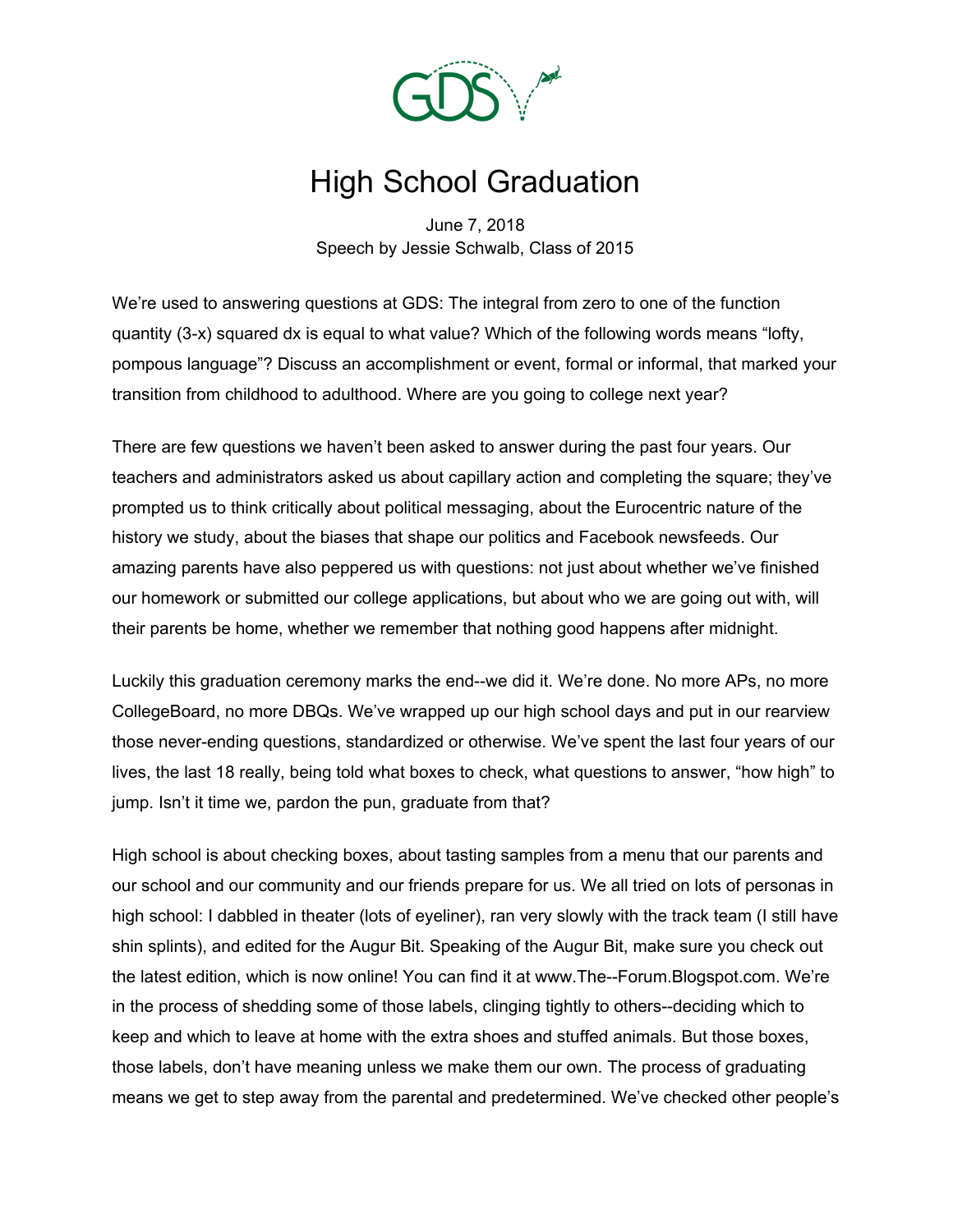boxes for a long time, subscribing to an outsider's definition of success: an SAT score, a math grade, a soccer goal. But now we must find meaning in a phase of life that doesn't come with pre-created boxes for us to check, or with instructions of "yea high" to jump or "complete this" to succeed. Are we ready to create our own boxes to check, our own menus to order from? If so, we'll need to find space between t-shirts and toiletries to pack the willingness to be vulnerable--that intangible, powerful stuff that will help us figure out for ourselves what is really important, what does success look like, how will we find fulfillment and happiness without someone else giving us the multiple choice to pick from.

There's this weird thing at GDS where we actually enjoy being tested. Our teachers, parents, and friends assume that we'll push ourselves to do more, to do better. But in our passion for learning and doing and succeeding, we sometimes become too focused on the next assessment, too invested in what our grades say about who we are. We check so many other people's boxes that we neglect to create our own. On this, I defer to the ever-eloquent John Green. In one of his CrashCourse lessons, study videos that saved many an AP US history grade, he pretends to be an overeager student.

"Mr. Green, Mr. Green! Is this going to be on the test?" Green answers the grade grubber as follows: "Yeah, about the test. The test will measure whether you are an informed, engaged, and productive citizen of the world. It will take place in schools and bars and hospitals and dorm-rooms and places of worship. You will be tested on first dates; in job interviews; while watching football; and while scrolling through your Twitter feed. The test will judge your ability to think about things other than celebrity marriages; whether you'll be easily persuaded by empty political rhetoric; and whether you'll be able to place your life and your community in a broader context. The test will last your entire life, and it will be comprised of the millions of decisions that, when taken together, make your life yours. And everything--everything--will be on it."

A test with everything on it seems overwhelming, to say the least. We've proved in these past four years that we're really good at pushing ourselves (and succeeding in doing it) in the context of GDS and ACTs, the tests and challenges that others give to us. But we're about to enter a world where the tests – the true tests – are not going to be given to us, but created and voluntarily chosen, by us. And that, in and of itself, is a pretty daunting test.

On MLK Day, our keynote speaker Pastor Lamar remarked, "Privilege endows us with the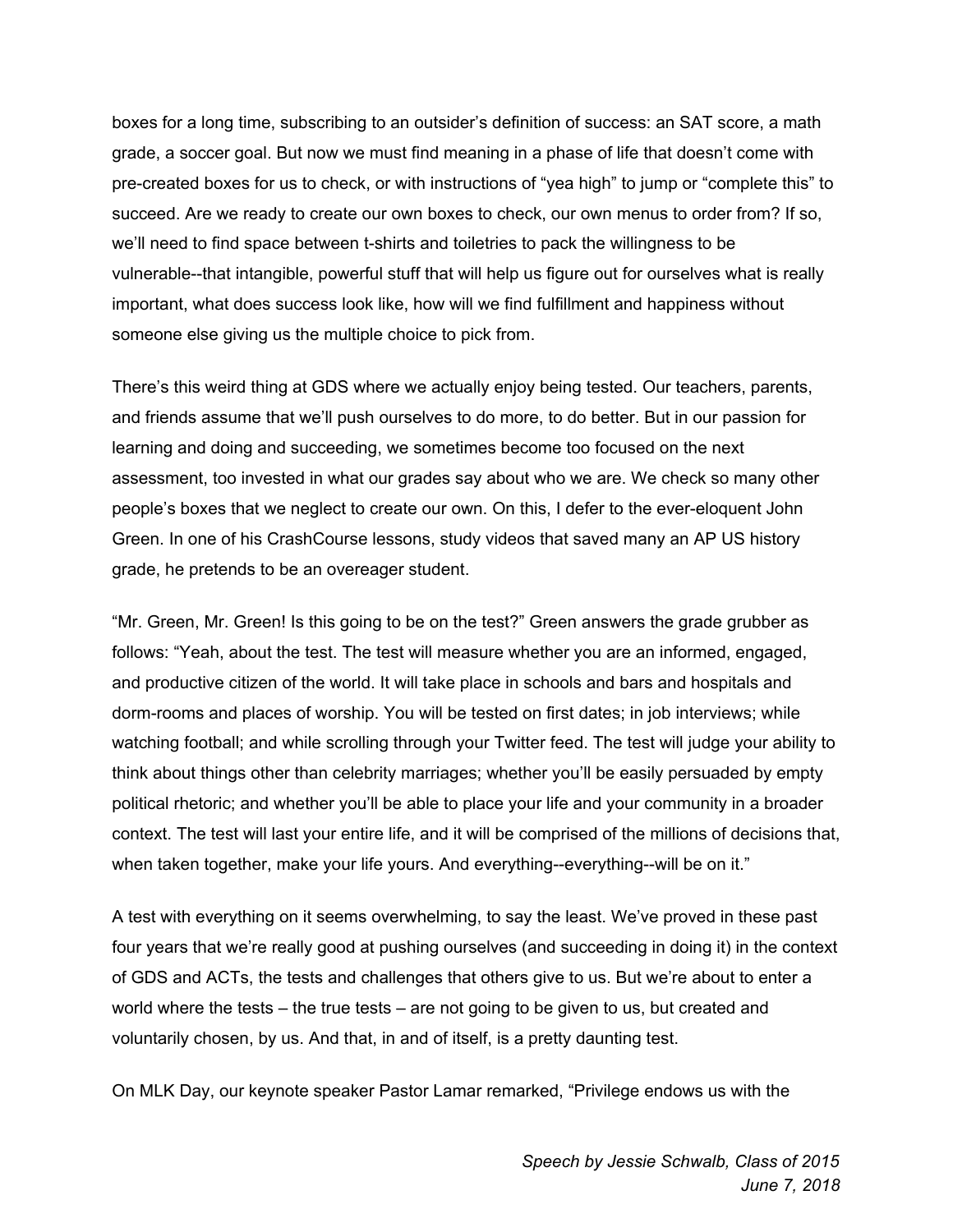responsibility to use it productively." Privilege endows us with the responsibility to use it productively. We are fortunate to have been at a high school where our questions are not only answered, but encouraged. Some would say too readily encouraged, for I've seldom finished an English class without someone questioning the validity of the author, whether we really "need" to read this poem or do that homework. To be productive, we can start by acknowledging privilege: we are lucky to be able to ask questions at GDS. We have been surrounded these past 4 years by teachers, parents, friends, and family who are compassionate, creative, and caring – who have patiently indulged us, and who have created a safe, supportive environment where we are encouraged us to ask. I hope we will continue to question even, and especially, in places where we are discouraged from asking. Privilege is an inescapable part of our identity as GDS students; but it isn't bad unless we don't talk about it. When we do, we start to question and think critically about our time at GDS itself: what things are we given growing up where we do, getting the education that we did, experiencing GDS at this moment? We are privileged to be able to check all kinds of boxes, to be successful in ways others cannot. Have we taken this for granted? Having had the benefit of such privilege, how are we now going to use it productively and responsibly?

We've seen the power in taking this responsibility to heart: our most meaningful moments as a class and a school have been ones of discomfort, of discussion and change, of times when we stepped back and looked big picture about what it means to be a student here. (When we took time in each grade to talk about Ferguson, or to talk about gender with over 100 students and faculty.) We've even begun to push back against GDS norms. A heated argument on the Class of 2015 Facebook page featured more tough questions: Should we conform to the long history of white dresses symbolizing purity and virginity? Are we perpetuating a limited expression of gender through our graduation apparel? We began to ask questions not only of the world, but of ourselves.

Yet we still have another question to answer: are our actions consistent with our aspirations? We talked big about changing the culture and starting a new cap and gown tradition, but here I am in a white dress. We asked the question, but stopped there. We instill a passion for diversity in GDS community members but have selected two white students to speak at graduation. Are our actions consistent with our aspirations? More important than asking good questions is acting on them: which requires we be aware of our privilege, roll up our sleeves, and get a little